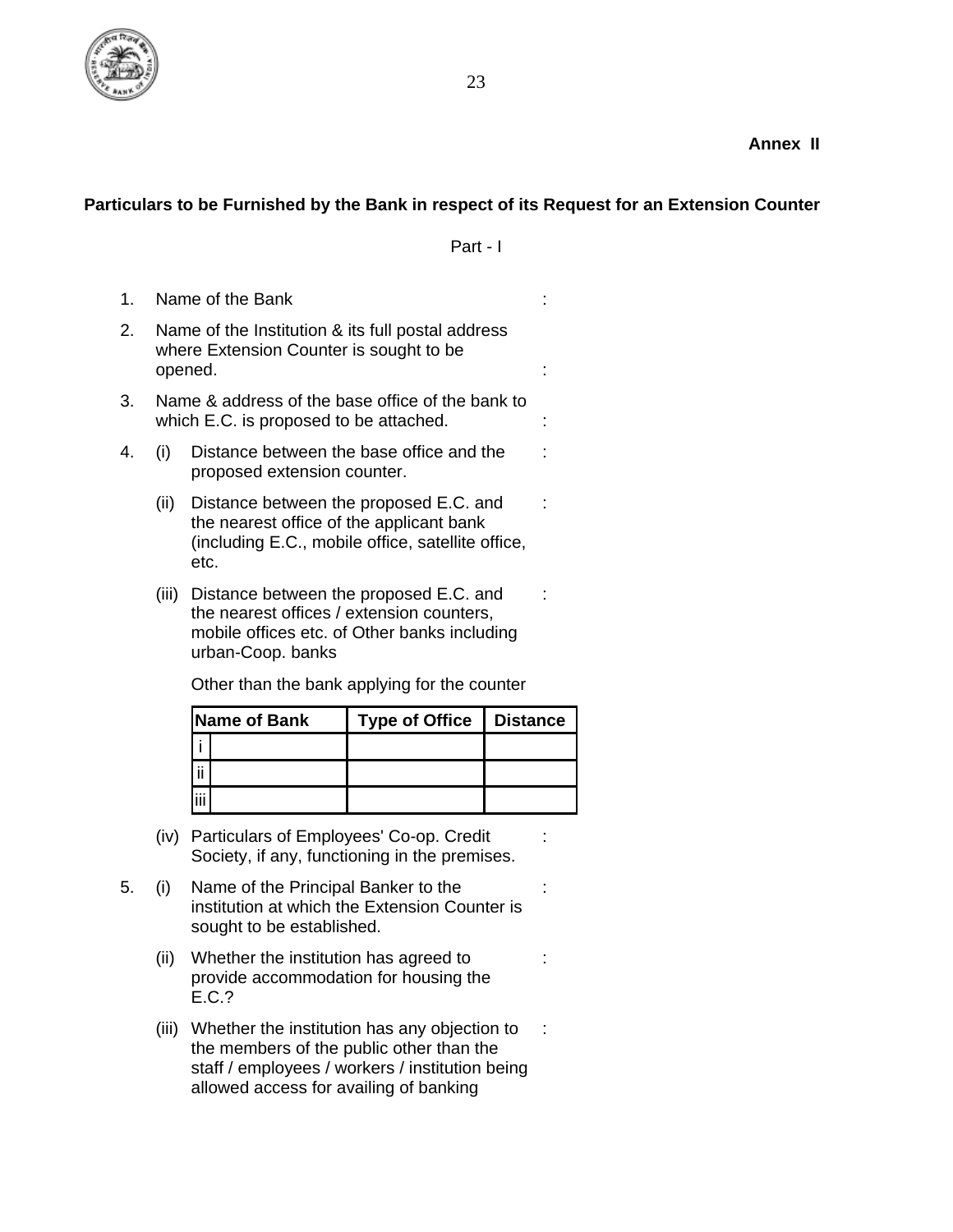

:

:

:

:

:

:

facilities within the campus / premises at the extension counter? If so, the reasons therefor.

- (A) Letter from the Competent Authority of the Institution as in the Prescribed Proforma given in part II of the Application should be Enclosed in Support of the above
- 6. (i) Name/s of the banker/s other than the principal Banker to the Institution referred to in  $(5)$ 
	- (ii) the type of accounts and extent of deposits maintained by the institution with each of the above banker/s
- 7. (i) Number & types of clientele specially attached to the institution whose banking needs are to be catered to Please give separate figures. :

Staff / Workers / Students / Teachers / Others specify : Total

- (ii) Established No. of other general public etc. Whose requirements are to be met.
- 8. (a) Amount of deposits expected within two year of operation at the counter from

|     |                                                                       | <b>First year</b> |     | <b>Second year</b> |     |
|-----|-----------------------------------------------------------------------|-------------------|-----|--------------------|-----|
|     |                                                                       | No of<br>A/cs     | Amt | No of<br>A/cs      | Amt |
|     | Staff / workers /<br>Students / teachers of<br>The institution itself |                   |     |                    |     |
| ii) | The institution                                                       |                   |     |                    |     |
|     | iii) General public                                                   |                   |     |                    |     |

- (b) Daily quantum of cash transaction delete whichever is not applicable : Number Amounts
- 9. Reason for Opening an EC : the state of the state of the state of the state of the state of the state of the state of the state of the state of the state of the state of the state of the state of the state of the state
- 10. Nature of transactions to be Conducted at the proposed EC
- 11. Amount of rent, if any, payable (Excluding incidentals) by the bank, rate of rent areas offered for locating the EC
- 12. Amount of Commercial rate of rent as prevalent :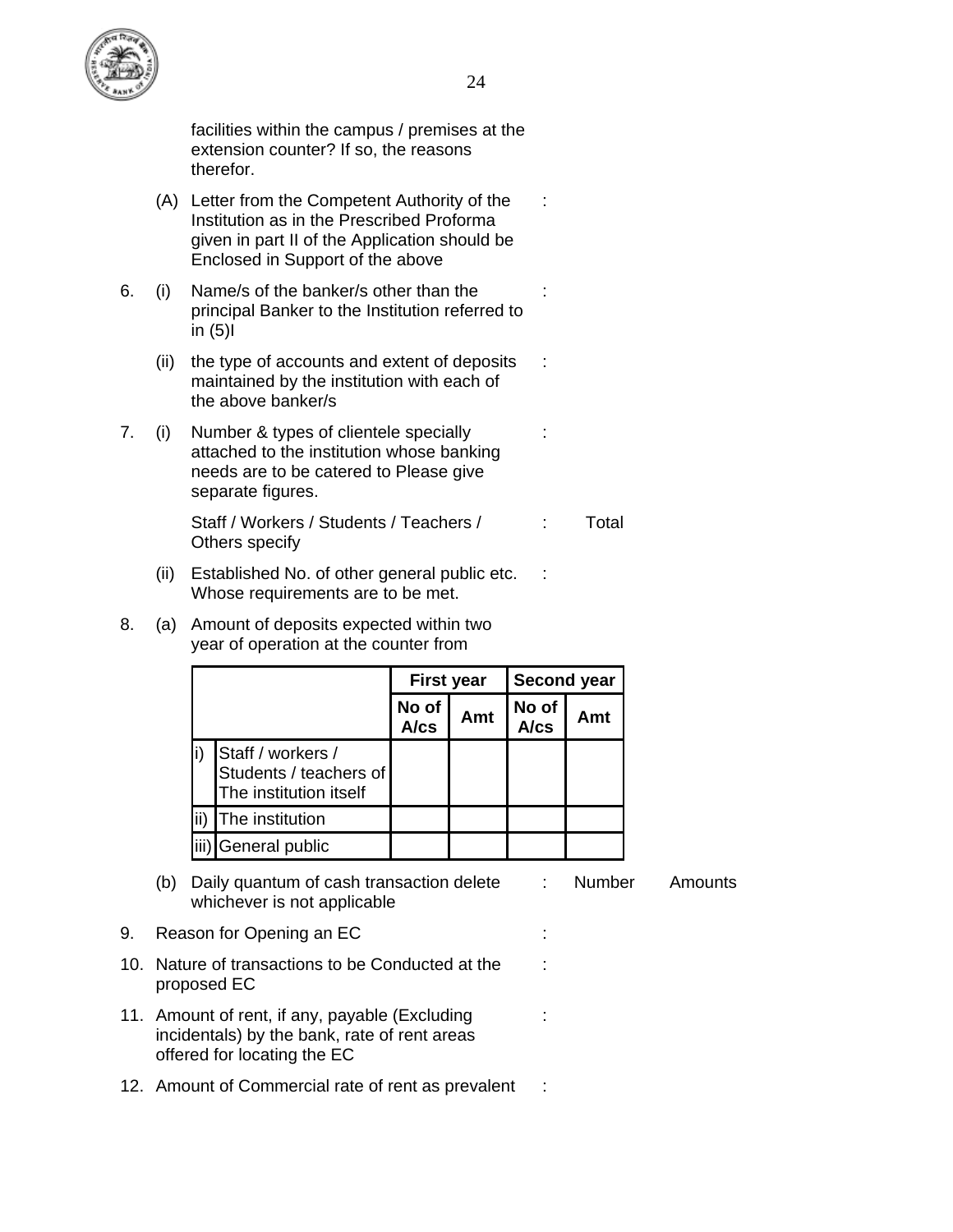

25

in the area or as approved by state / Central Govt.

13. Brief calculations as to the viability / economics of the proposal for a period of 3 years :

Sd/-

(Signature Seal of the Applicant Bank)

Date :

Declaration to be made by the competent authority of the institution in the premises of which the EC is proposed to be opened.

## Part II

We have requested \_\_\_\_\_\_\_\_\_\_\_\_\_\_\_\_\_\_\_\_\_\_\_\_\_\_(Name of the Bank) to open the extension counter in the Premises of \_\_\_\_\_\_\_\_\_\_\_\_\_\_\_\_\_\_\_\_\_\_ (Name and full address of the Institution) for the Benefit of the following persons attached to the above institution.@

| Workers                     |                                   |
|-----------------------------|-----------------------------------|
| Staff /<br><b>Employees</b> | Please indicate<br>actual numbers |
| <b>Students</b>             | separately                        |

Teachers \_\_\_\_\_\_\_\_\_\_\_

@ (Where there are more than on institution being managed by the authority issuing this letter which are also to be benefited by the EC, the names of these institutions, their distance from the proposed location of the extension counter, the number of students / staff etc. attached separately to each of the institutions, the name and the distance of their bankers should also be indicated separately)

\* Strike out whichever is not applicable

2. (a) 2. (a) and Solution (Name of the Bank and Place) is our principal banker

We also deal with the following bankers (give names of bankers and their distance from the institution)

- $1.$
- 2. \_\_\_\_\_\_\_\_\_\_\_\_\_\_\_\_\_\_\_\_\_\_
- $3.$